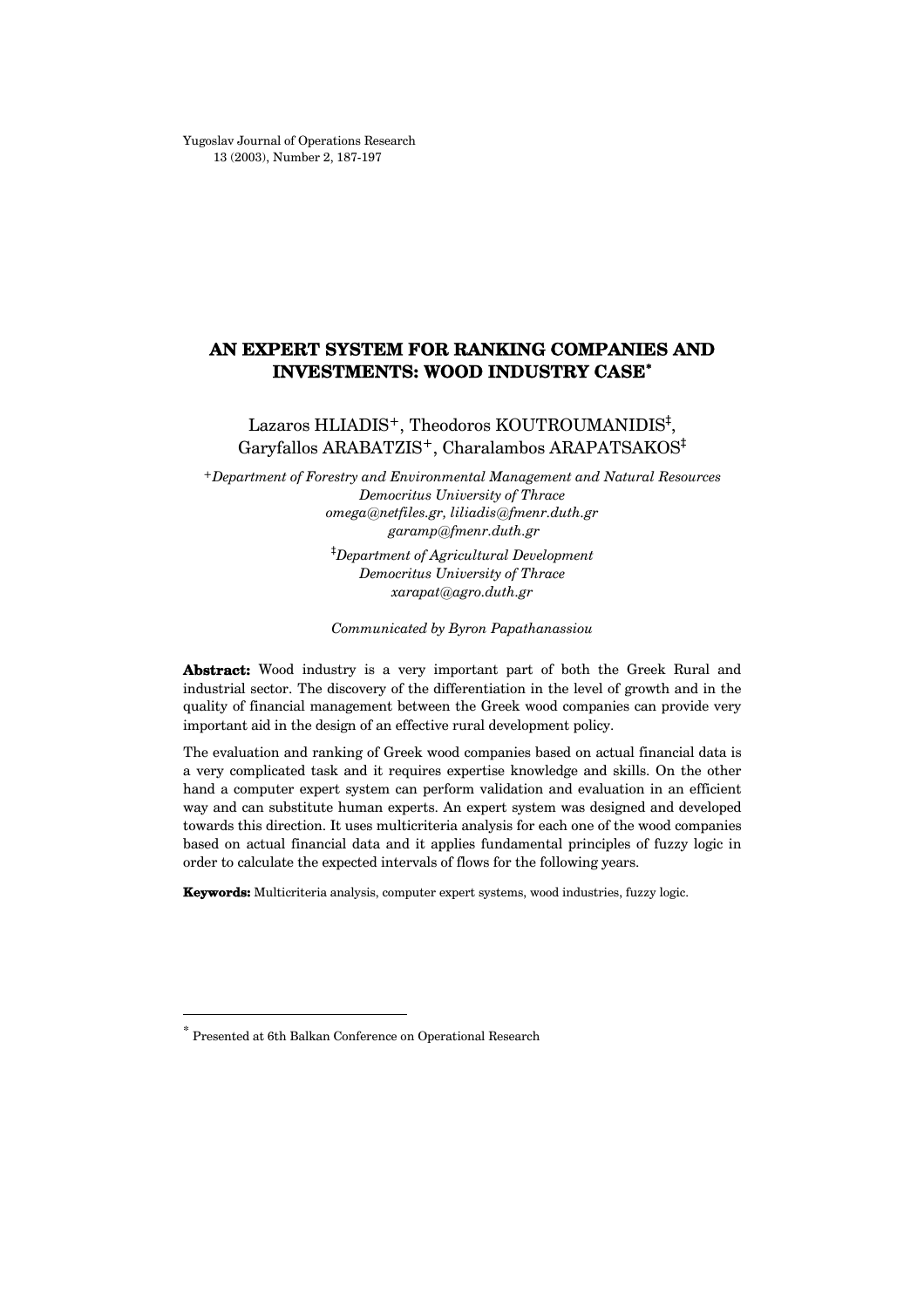### 1. INTRODUCTION

The systematic and organized processing of wood by the utilization of contemporary means and the application of basic technological rules to the production line has a long history in Greece. The two most important time-periods for the development of Greece's wood industry are the periods 1938-1940 and 1965-1970. Especially from 1965 to 1970 the rapid technological development (in means and in production methods) the development of new wood products and the development of the international commerce, resulted in historic changes in wood industry [13].

On the other hand Greece had not developed any kind of serious policy, regarding the size and the structure of the units, the adequacy of raw materials and the consuming requirements. Consequently, this evolution took place without any programming and without any design. The lack of raw materials, the large cost of production, the small demand of the market, the development of many micro units (most of them were family business) and the intense competition, have resulted in the reorganization of the brunch in a vertical way. The results were the development of bigger units and the redistribution of land-planning [13].

The wood companies with more than 10 employees (130 establishments) participate with 1.2% to the gross value of production, with 1.7% to the employment and with 0.5% to the exportation of the aggregation of manufacture [5].

The eight main wood industries of Greece were chosen to be evaluated, based on financial data. The financial data were provided by ICAP at our request.

The aim of this paper is to describe the development of an expert system that takes into account financial data that affect the function of eight Wood Processing Companies (W.P.C) in order to evaluate and rank them. The expert system uses multicriteria analysis and fuzzy logic in order to carry out the evaluation and the ranking of the eight W.P.C. The project was designed to evaluate the W.P.C. for a period of ten years, from 1991 to 2000. The validation and the ranking of the eight W.P.C. is carried out in the following way:

- ♦ First the financial data are processed and eight annual indexes of pure numbers are created.
- Each index is assigned a weight (equal or uneven weights might be used).
- The Expert System uses multicreteria analysis in order to output the net annual flow for each one of the eight W.P.C. The net flow is the difference between the outgoing flow and the incoming flow.
- ♦ The Expert system ranks annually the eight W.P.C. according to the value of their net flow.
- ♦ Eight Fuzzy Expected intervals are produced by the Expert System. They are the intervals in which the values of the net flows of the eight W.P.C. are expected to be included in the following year 2001.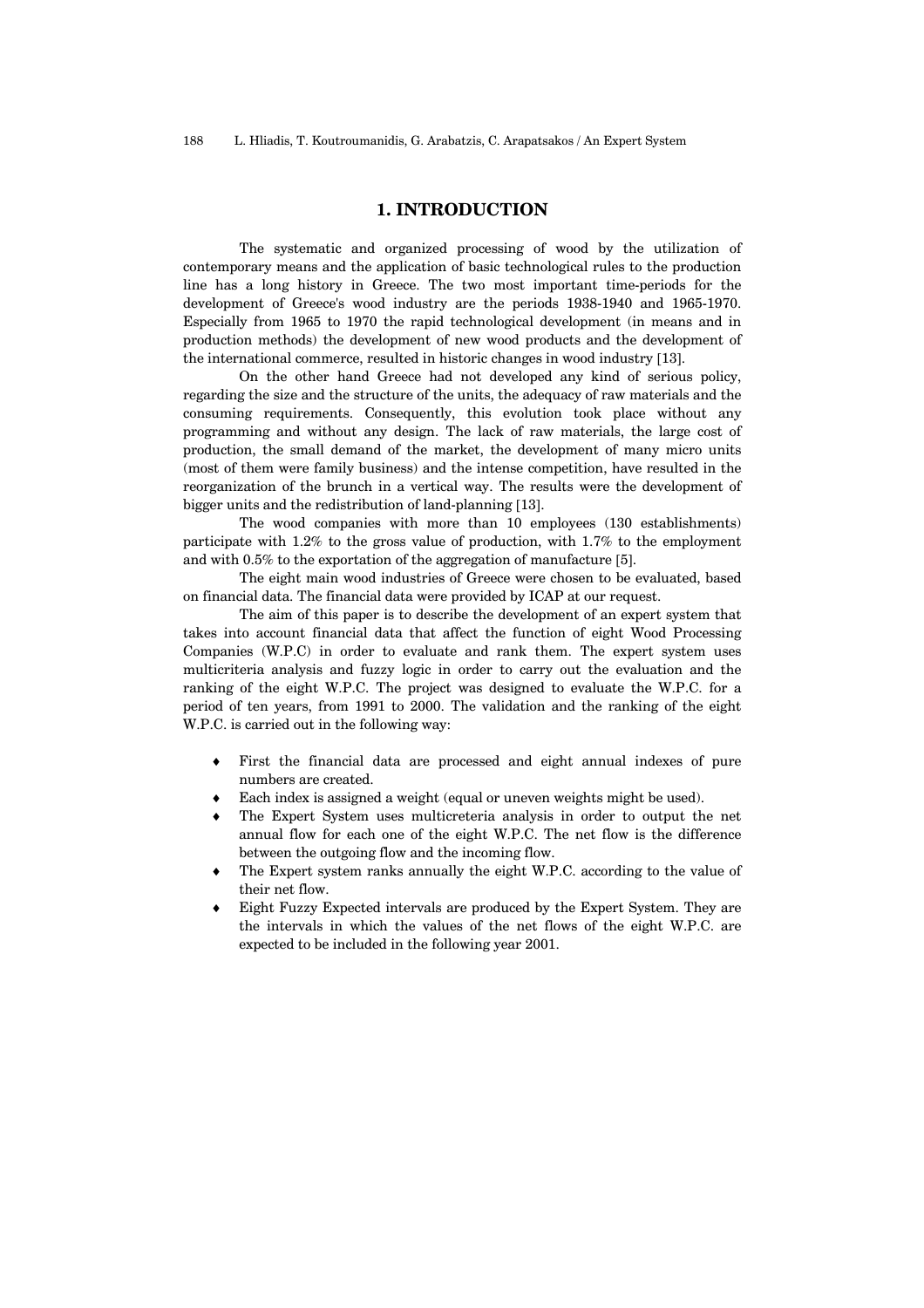#### 2. THE MULTICRITERIA ANALYSIS METHODOLOGY

The PROMETHEE II methods are part of the theory of relevance superiority [2]. They use six types of general tests with the corresponding test's functions in order to determine the superiority between two alternative solutions. In this case the aim is the determination of the superiority of one W.P.C.  $X_i$  over a W.P.C.  $X_j$ . The type of general level test criterion was selected to be used in this project, with the corresponding criterion function, because it has an indifferent region, for the determination of the superiority [3]. This type of general criterion is the most appropriate to be used in this case, due to the fact that it does not apply a strict choice. Only pairs of W.P.C. are tested in the form  $(v_i, v_j)$   $i = 1, 2, ..., 8$ , in order to determine which one  $v_i$  or  $v_j$  has the superiority according to the financial indexes. The function  $H(d)$  is used to express the superiority:

Equation 2.1. Level criterion function that uses preference functions. The value of variable d is the difference between the financial indexes of each pair of W.P.C.  $(v_i, v_j)$ for the criterion under evaluation.

$$
H(d) = \begin{cases} P(v_i, v_j), \text{ superiority of W.P.C. } v_i \text{ if } d \ge 0\\ P(v_j, v_i), \text{ superiority of W.P.C. } v_j \text{ if } d \ge 0 \end{cases}
$$
\n(2.1.)

Where  $P(v_i, v_j)$ ,  $P(v_j, v_i)$  are the functions of preference.

**Equation 2.2.** The level criterion function. It should be mentioned that p and q are parameters that usually have a fixed value.

$$
H(d) = \begin{cases} 0 & \text{if} & |d| \le q \\ 1/2 & \text{if} & q < |d| \le p \\ 1 & \text{if} & P \le |d| \end{cases}
$$
 (2.2.)

When it is examined which of two the W.P.C.  $(v_i, v_j)$  is the superior, the superiority function  $H(d)$  is applied according to the price of  $d$  (positive or negative) for each criterion. The q and p parameters are partly estimated in this project and they do not have a fixed value. The estimation of p and q is performed in the following way.

- ♦ First of all the annual performances of the eight W.P.C. is calculated for each criterion.
- If there exists a W.P.C. with a very high value of performance that is clearly much higher than the performance of the other seven W.P.C. it is excluded for the criterion under testing. This is done in order to avoid problems that might be caused in the calculation of  $p$  and  $q$ .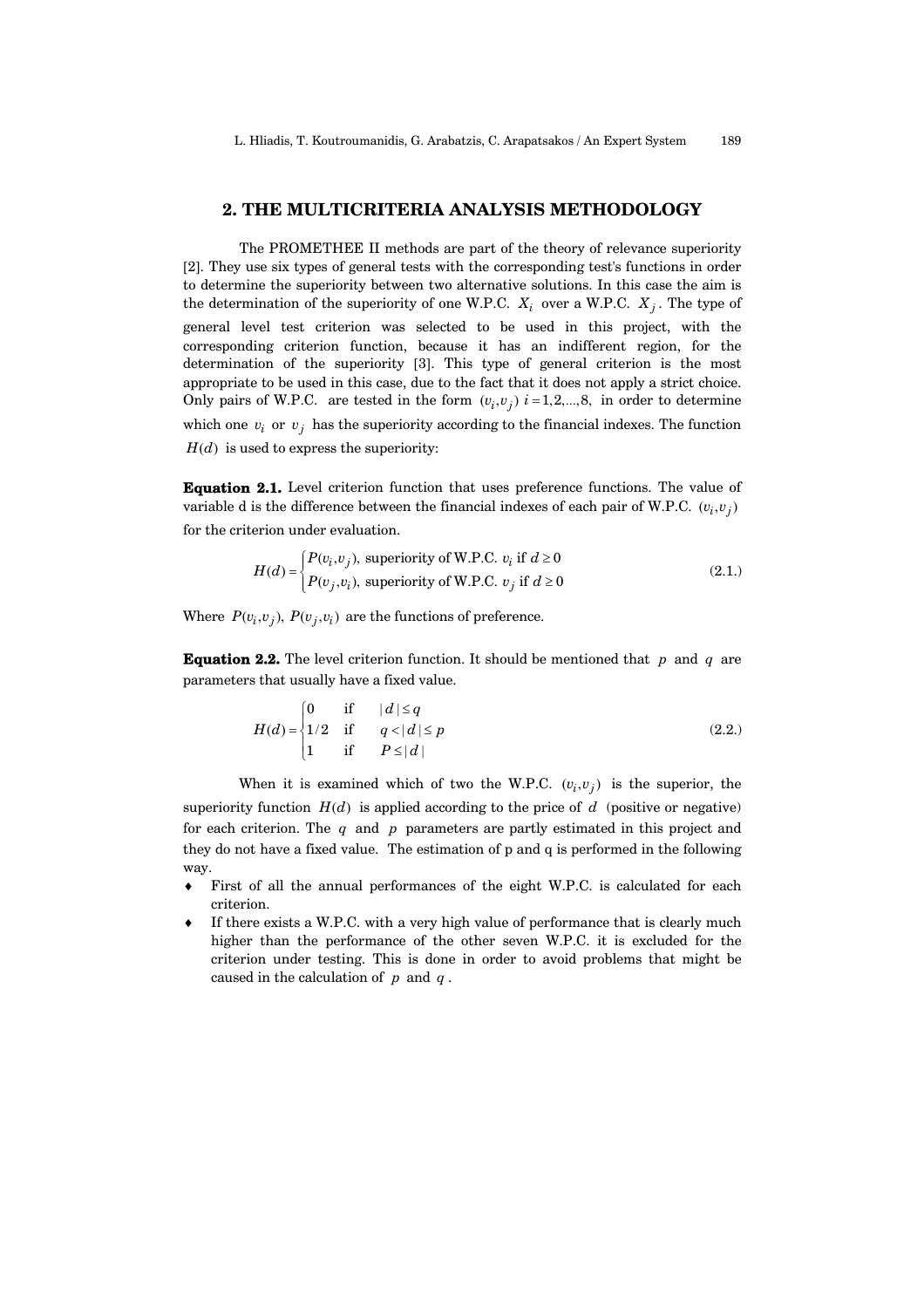190 L. Hliadis, T. Koutroumanidis, G. Arabatzis, C. Arapatsakos / An Expert System

- ♦ Afterwards, all of the differences d are calculated, for each pair of W.P.C. (under examination) for each criterion. If the preference function takes into account  $|d|$ (the absolute value of  $d$ ) only the positive values of d are considered.
- $\bullet$  Afterwards the range E between the maximum and the minimum values of d is calculated using equation 2.3.

Equation 2.3. Calculation of the range

$$
E = d_{\text{max}} - d_{\text{min}} \tag{2.3.}
$$

 $\bullet$  Finally q, p are estimated using the following equations 2.4. and 2.5.

**Equation 2.4.** Calculation of  $p$ 

$$
q = d_{\min} + \lambda * E \tag{2.4.}
$$

**Equation 2.5.** Calculation of  $q$ 

$$
p = d_{\min} + \mu * E \tag{2.5.}
$$

The coefficients  $\lambda$  and  $\mu$  are considered to be threshold values that will be used for the estimation of p and q respectively. The parameters  $\lambda$  and  $\mu$  can be assigned specific values, depending on the type of the problem and on the degree of sensitivity of the superiority control. In this case  $\lambda$  has been assigned the value of 0.2 and  $\mu$  the value of 0.4. In this way the q, p were calculated for each criterion and for each year [10].

The multicriteria indicator of preference  $\Pi(v_i, v_j)$  which is a weighted mean, of the preference functions  $\Pi(v_i, v_j)$  with weights defined by the researcher, expresses the superiority of the U.R.C  $v_i$  against U.R.C.  $v_j$  after all the criteria are tested. The values of  $\Pi$  are calculated using the following equation 2.6 [4].

Equation 2.6. Calculation of the multicriteria indicator

$$
\Pi (v_i, v_j) = \frac{\sum_{t=1}^{k} w_t * Pt(v_t, v_j)}{\sum_{t=1}^{k} w_t}
$$
\n(2.6.)

It should be mentioned that k is defined to be the number of criteria  $(k=8)$ and  $P_t(v_i, v_j)$  the preference functions for the k criterions. The multicriteria preference indicator  $\Pi(v_i, v_j)$  takes values between 0 and 1. When two W.P.C.  $(v_i, v_j)$ are compared to each other each one is assigned two values of flows the outgoing flow and the incoming flow.

The outgoing flow is calculated that by the following equation 2.7 [1].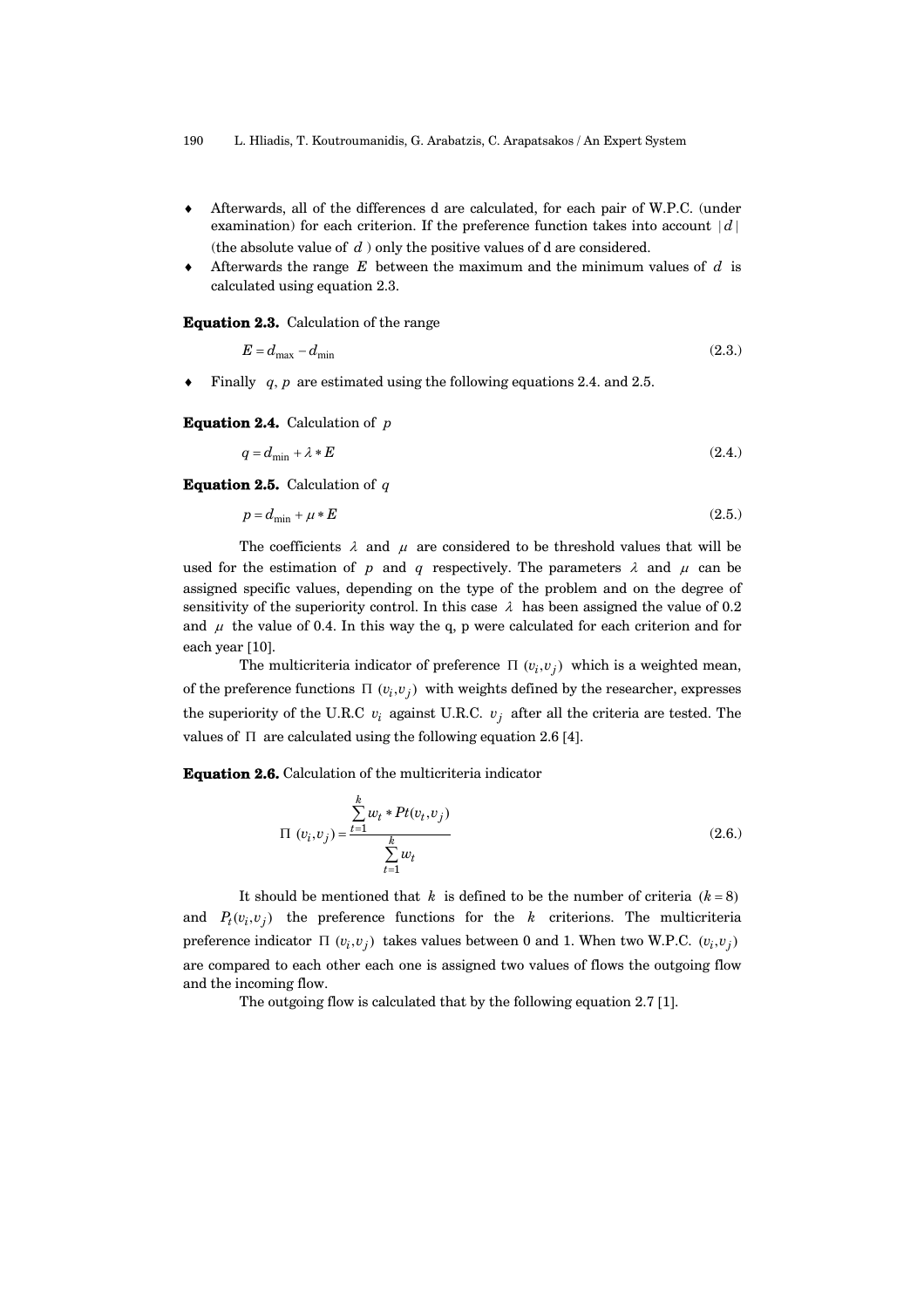Equation 2.7. Calculation of the outgoing flow

$$
\varphi^+(v_i) = \sum_{v_j \in A} \Pi(v_i, v_j) \tag{2.7.}
$$

In both cases A is defined to be the number of the alternative solutions W.P.C.  $v_j$ . (Which in this case are seven). The outgoing flow expresses the total superiority of the W.P.C.  $v_i$  against all the other W.P.C.  $v_j$  for all the criterions. The incoming flow is determined by the following equation 2.8 [1].

Equation 2.8. Calculation of the incoming flow

$$
\varphi^-(v_i) = \sum_{v_j \in A} \Pi(v_i, v_j) \tag{2.8.}
$$

following formula:  $\varphi(v_i) = \varphi^+(v_i) - \varphi^-(v_i)$ . The incoming flow expresses the total superiority of all the other W.P.C. against W.P.C.  $v_i$  for the criteria. The net flow for each W.P.C.  $v_i$  is estimated by the

The net flow is the number that is used for the comparison between the W.P.C. in order to obtain the final ranking. Each W.P.C. that has a higher net flow is considered to be superior in the final ranking.

The superiority of W.P.C.  $v_i$  over the W.P.C.  $v_j$  can be expressed using the following expression:

 $V_j P v_j$  ( $v_i$  is superior to  $v_j$ ) or  $v_i \rightarrow v_j$ , when  $\varphi(v_i) > \varphi(v_j)$ 

When  $\varphi(v_i) = \varphi(v_j)$  the superiority relation is written as follows:  $v_i I v_j$  (This means that the relation between  $v_i, v_j$  is neutral).

## 3. DESCRIPTION OF THE INFERENCE ENGINE

The expert system was designed to be rule-based and it consists of facts, rules and object-frames. It was designed and constructed to have a main rule set and local rule sets within the object frames [7].

The most important part of an Expert System is the Inference Engine, which is the mechanism that leads to the goal. The Inference engine strategy that was applied was backward-chaining with opportunistic forward, which means that it was designed to be a goal driven expert system, to use Forward Chaining only for the phase of Data Gathering in order to make it faster. It starts from the goal and it evaluates only the necessary rules in order to reach the final conclusion [11].

Knowledge about real world objects is stored in the object frames that contain various types of slots. Each slot describes the properties and the characteristics of the associated object [7].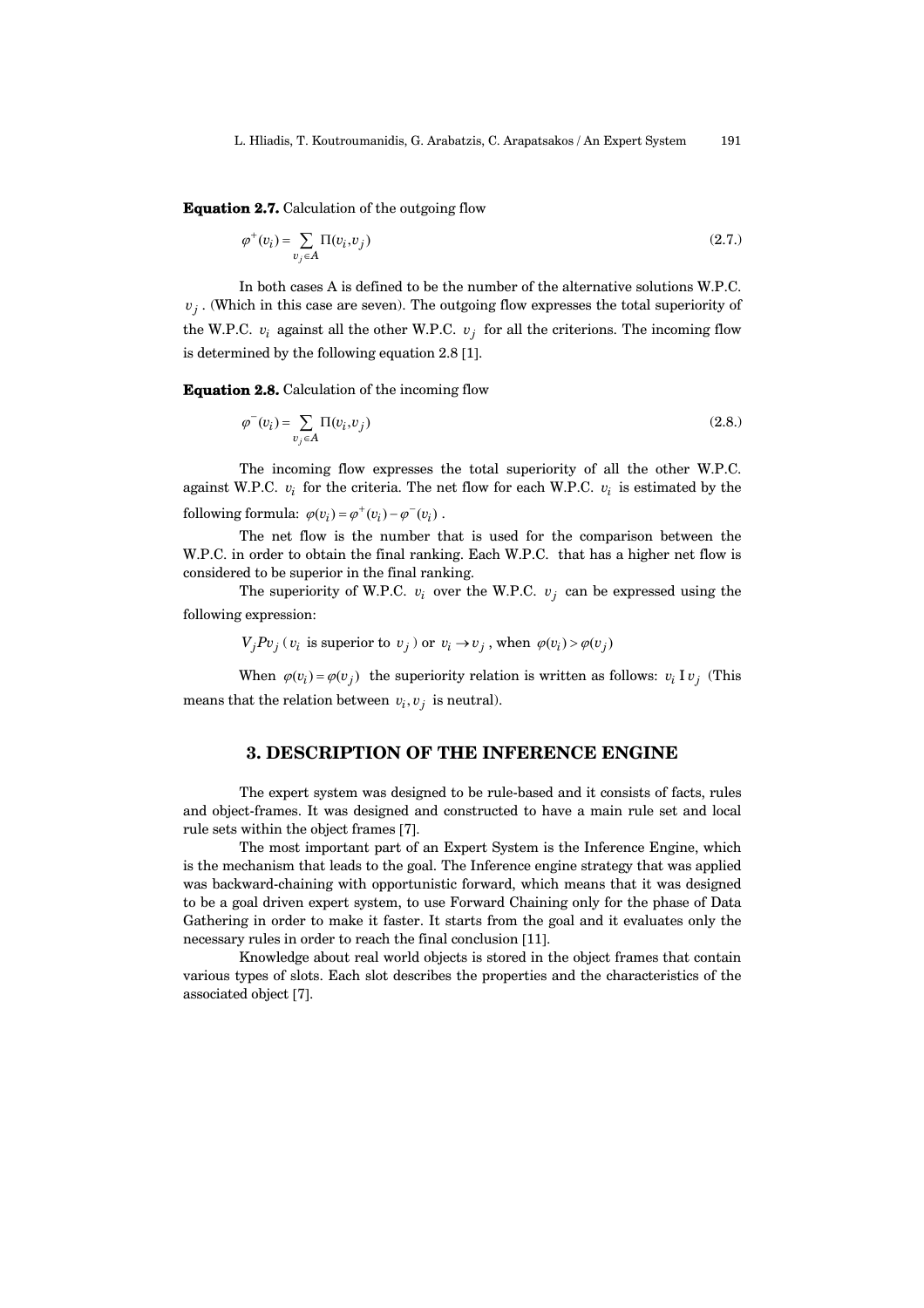# 4. INPUT DATA

The data that were used as input to the expert system come from balance sheets of the W.P.C. for the period 1991 - 2000. According to these balance sheets, the financial indexes were calculated. These indexes express the efficiency and the performance of the management of the W.P.C. These indexes were used (in past research projects) for the evaluation of investments, using multicriteria analysis [6].

The weights of the financial indexes that were used in the analysis are the following:

$$
w_i = 0.125
$$
  $(i = 1,...,8)$  with  $\sum_{i=1}^{7} w_i = 1$ 

Table 4.1: Financial indexes used for the determination of the initial input data

| $x_1 = \text{Reserves*}360/\text{Sales}$      |
|-----------------------------------------------|
| $x_2$ = Receivable*360/Sales                  |
| $x_3$ = Gross Profit/Sales                    |
| $x_4$ = Profit before taxes/Equity capital    |
| $x_5$ = Sales/Total Assets                    |
| $x_6$ = Current liabilities*360/Cost of Sales |

# 5. RESULTS OF THE ANALYSIS

Initially the expert system performed the calculation of the annual net flows of the eight most important Greek W.P.C. from 1991 to 2000. The calculation of the net flows was performed according to the financing indexes that were mentioned in table 1. Afterwards, all of the W.P.C. have been ranked in proportion to their annual net flows and for the entire period of 1991 -2000. These rankings can be seen clearly in the following tables 5.1. and 5.2.

Table 5.1: Annual evaluations of the eight W.P.C. according to their net flows from 1991 to 2000.

|                  | 91      | 92      | 93      | 94      | 95      | 96      | 97      | 98      | 99      | 00       |
|------------------|---------|---------|---------|---------|---------|---------|---------|---------|---------|----------|
| ${\rm ABX}$      | 1.559   | $-0.16$ | $-0.48$ | $-1.47$ | $-0.80$ | $-2.80$ | $-1.79$ | $-1.46$ | 0.19    | $-0.166$ |
| <b>AKRITAS</b>   | 1.49    | $-0.16$ | 3.506   | 0.818   | 0.478   | 2.138   | 3.166   | 3.838   | 2.16    | 1.162    |
| <b>DRITSA</b>    | 0.978   | 1.162   | $-0.85$ | $-2.51$ | 3.49    | 1.158   | $-0.84$ | 0.470   | 1.80    | $-0.166$ |
| <b>KARAMPELA</b> | $-1.40$ | $-0.16$ | $-0.17$ | $-0.83$ | $-3.15$ | $-4.16$ | $-3.15$ | $-3.15$ | $-3.82$ | $-0.166$ |
| <b>KOYNDOYRI</b> | $-1.60$ | $-0.16$ | $-5.16$ | 0.146   | 0.47    | 2.462   | 1.798   | 2.470   | 1.31    | $-0.166$ |
| <b>MOYRIKIS</b>  | 0.109   | $-0.16$ | $-0.13$ | $-1.15$ | $-0.47$ | $-0.81$ | $-1.15$ | $-1.17$ | $-0.65$ | $-0.166$ |
| <b>SELMAN</b>    | 0.324   | $-0.16$ | 1.16    | 1.854   | 0.51    | 3.182   | 0.518   | $-1.16$ | 2.01    | $-0.166$ |
| XYLEMBORIKI      | $-1.48$ | $-0.16$ | 2.146   | 3.158   | $-0.51$ | $-1.15$ | 1.474   | 0.178   | -3      | $-0.166$ |

The average net flows from 1991 to 2000 of all the eight W.P.C. that were used in the project are selected and presented in table 5.2.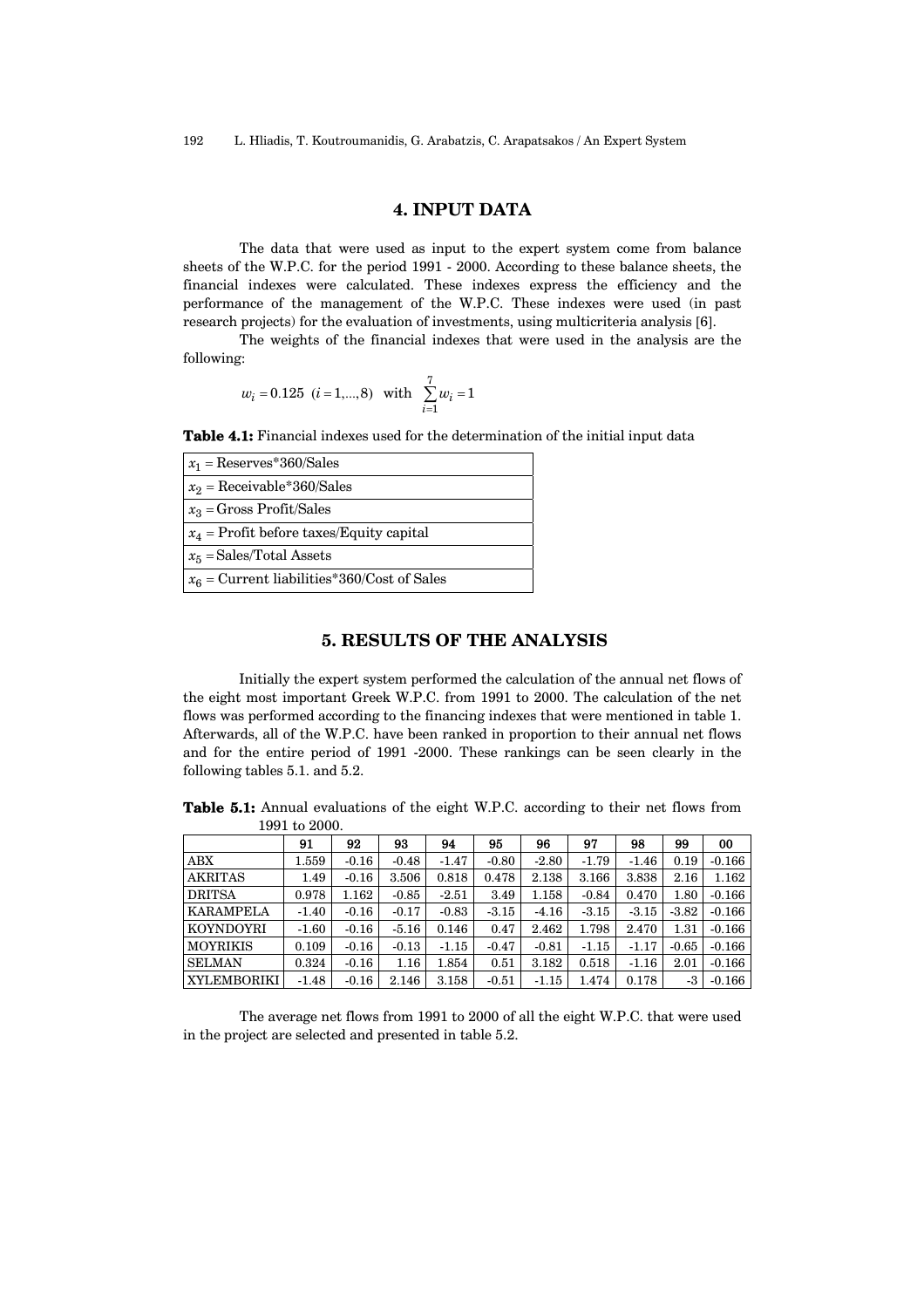| W.P.C.             | Average value 1991-2000 | Ranking according to the average value |
|--------------------|-------------------------|----------------------------------------|
| <b>ABEX</b>        | $7.411/8 = 0.92$        |                                        |
| <b>AKRITAS</b>     | $18.59/8 = 2.32$        |                                        |
| <b>DRITSA</b>      | $4.674/8 = 0.584$       |                                        |
| <b>KARAMPELA</b>   | $-20.193/8 = -2.524$    |                                        |
| <b>KOYNTOYRI</b>   | $1.555/8 = 0.194$       | 5                                      |
| <b>MOYRIKIS</b>    | $-5.789/8 = -0.723$     |                                        |
| <b>SELMAN</b>      | $8.232/8 = 1.029$       |                                        |
| <b>XYLEMPORIKI</b> | $0.468/8 = 0.0585$      |                                        |

Table 5.2: The average net flows from 1991 to 2000 for the W.P.C. and their ranking

The ranking of each W.P.C. and the average ranking for each one, for the total period 1991-2000 is shown in table 5.3. In this table it is clearly shown that Akritas has been characterized 4 out of 10 times as the first company. The position of Akritas Company has become very strong after 1997 and it is obvious that it is very strong up to now.

Dritsa company was first twice, but the last years after 1996 its position has dropped significantly. There are four W.P.C. that were first in the past years, but recently they are not so strong.

Table 5.3: Annual position for each one of the eight W.P.C. in the rankings of the period 1991-2000 and the average position of each U.R.C. in the same rankings. Rankings of the companies of wood

| W.P.C              | 91             | 92             | 93 | 94             | 95             | 96             | 97             | 98             | 99             | 00             | Average        |
|--------------------|----------------|----------------|----|----------------|----------------|----------------|----------------|----------------|----------------|----------------|----------------|
| ABEX               |                | $\overline{2}$ | 6  | ┍              | ┍              |                | ┍              | $\overline{2}$ | 5              | $\overline{2}$ | 3              |
| <b>AKRITAS</b>     | $\overline{2}$ | $\overline{2}$ |    | 3              | 3              | 3              | л.             | 3              |                |                |                |
| <b>DRITSA</b>      | 3              |                | 7  | 8              |                | 4              | 5              | 4              | 3              | $\mathbf 2$    | 4              |
| <b>KARAMPELA</b>   | 6              | $\overline{2}$ | 5  | 5              | 8              | 8              | 8              | 5              | 8              | $\overline{2}$ | 8              |
| <b>KOYNTOYRI</b>   | 8              | $\overline{2}$ | 8  | 4              | 4              | $\overline{2}$ | $\overline{2}$ |                | 4              | $\overline{2}$ | 5              |
| <b>MOYRIKIS</b>    | 5              | $\overline{2}$ | 4  | 6              | 5              | 5              | 6              | 6              | 6              | $\overline{2}$ |                |
| <b>SELMAN</b>      | 4              | $\overline{2}$ | 3  | $\overline{2}$ | $\overline{2}$ |                | 4              | 8              | $\overline{2}$ | $\overline{2}$ | $\overline{2}$ |
| <b>XYLEMBORIKI</b> | 7              | $\overline{2}$ | 2  |                | 6              | 6              | 3              | ,              | ┍              | $\overline{2}$ | 6              |

# 6. THE CONCEPT AND THE USE OF FUZZY EXPECTED INTERVALS

## 6.1. General

One of the main features of the expert system is the calculation of the Fuzzy Expected Interval (F.E.I) for each one of the Wood companies of Greece. This means that it can produce a narrow characteristic interval of values. The flow of the company is expected to fall into this interval for the following years.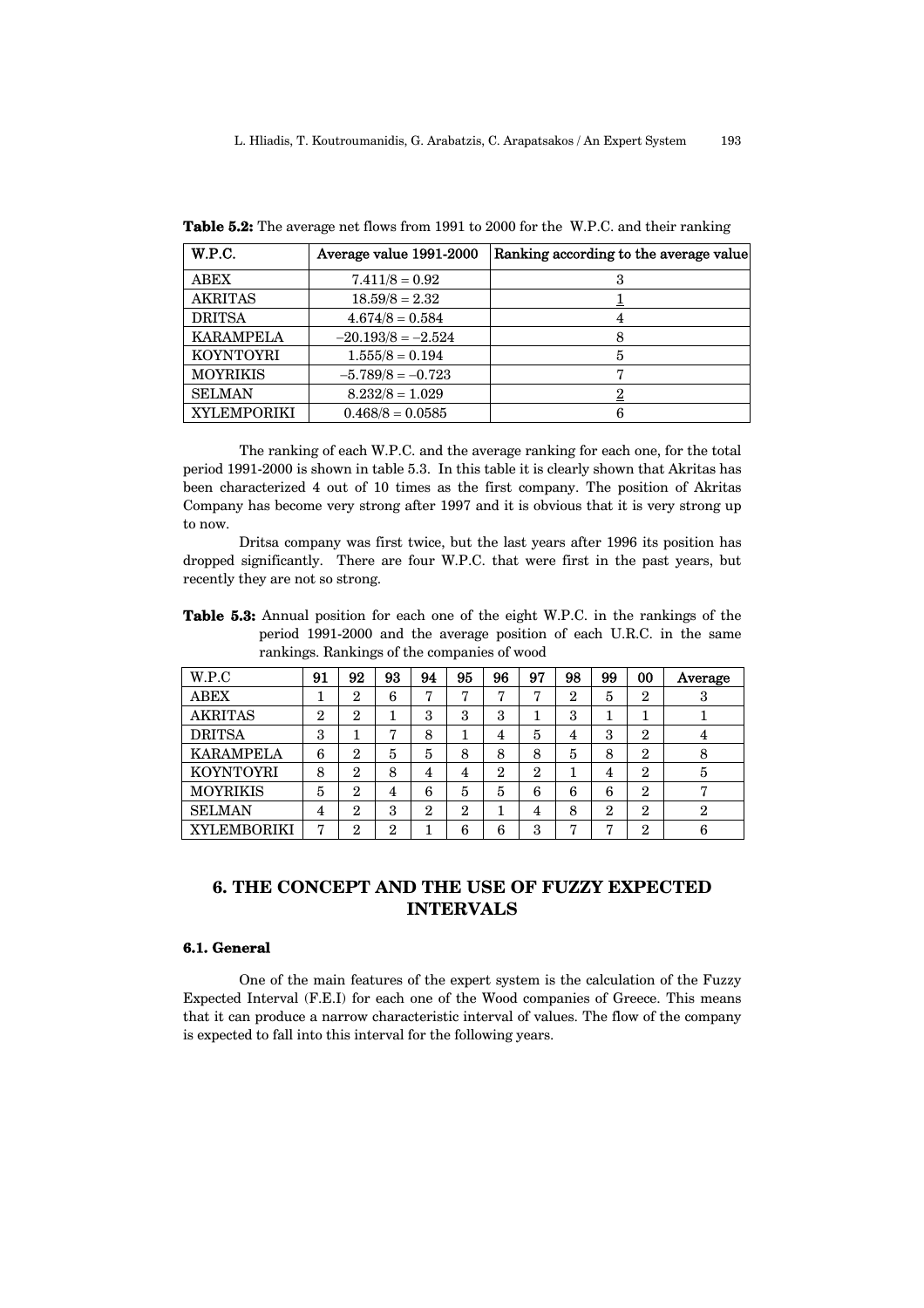For example the F.E.I. could be (1.200, 1.480). This would mean that total flow for the company would fall between 1.200 and 1.480 in most of the cases. In this way the F.E.I can be used to forecast the future flow of each W.P.C. of Greece. Thus, a classification of all W.P.C. of the country, according to their expected flow, can be achieved. It is important that the system manages to produce an interval that is as narrow as possible.

The central idea is that statistically and practically there is no interest in forecasting the exact number of the future flow, but rather in finding the general tendency and its direction. The main point is to know if the flow will increase from 1.200 to 1.900, or if it will drop to 0.600 and not to estimate the precise number concerning the past flows of the W.P.C. [14]

This means that data can be grouped in an imprecise way (using various keywords) and thus Fuzzy Logic can be applied [12].

For example if the past data of net flows are 0.980, 1.010, 1.090 and 9.99 for four years, they can be grouped in the following way:

On four occasions the net flow was almost 1.000.

In this way the data can be grouped imprecisely.

There are four types of sentences that can be used during classification of the data.

|                       | Keywords       | Lower Bound | Upper Bound |
|-----------------------|----------------|-------------|-------------|
| $1st$ type            | almost         | $x - 20\%$  | $x-1$       |
| $2nd$ type            | more or less   | $x - 20\%$  | $x + 20\%$  |
| $3rd$ type            | over           | $x+1$       | $x + 20\%$  |
| $4^{\text{rth}}$ type | much more than | 2x          | $+\infty$   |

In a hypothetical situation using this approach, the net flows can be classified imprecisely into groups in the following way.

5 times the flow was almost 0.600

8 times the flow was more or less 0.850

3 times the flow was over 1.100

2 times the flow was much more than 1.500

This is very flexible way of classifying existing data.

Fuzzy logic was introduced by Zadeh in 1965. All the theorems that are used in the following section were described by Kandel and Byatt [8].

#### 6.2. Functions used in the first two steps of the calculation of the F.E.I.

After the classification, the first two steps that should be followed according to Kandel [9] are:

A. The first step is to input data from the imprecise classification, into the characteristic function  $C(X)$  and find all C' s [9].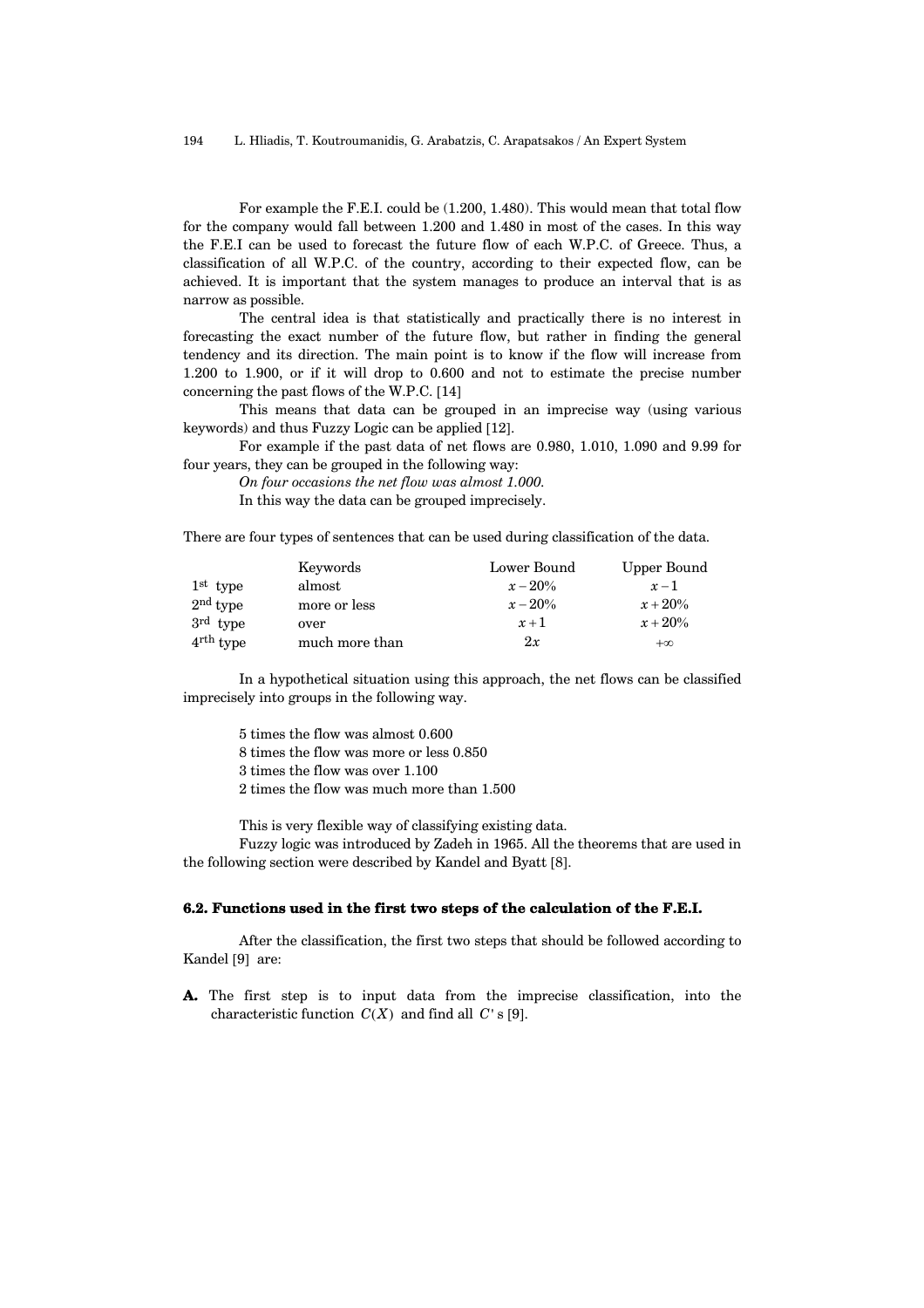The characteristic function  $C(X)$  is described by the following

Equation 6.2.1.

$$
C(X) = \begin{cases} 0 & \text{IF} & X \le 0 \\ \frac{X}{100} & \text{IF} & X \le 100 \\ 1 & \text{otherwise} \end{cases}
$$
 (6.2.1.)

where the number 100 is used as the maximum number of flow that was ever calculated according to the data existing so far. (It is the most extreme case according to the designers' judgment). This function is used for the forecast of the total flow.

**B.** The second step, 9 is to find all  $\mu$ 's, which are the candidate Fuzzy Expected Intervals. The  $\mu$ 's are intervals of the form [LB, UB] and they can be calculated from the following equations 6.2.2. and 6.2.3.

**Equation 6.2.2.** This equation is used to find the upper bound of every interval  $\mu_i$ .

$$
UB = \frac{\sum_{i=j}^{n} \max(p_i, pi_2)}{\sum_{i=j}^{n} \max(p_i, pi_2) + \sum_{i=1}^{j-1} \min(p_i, pi_2)}
$$
(6.2.2.)

Where  $pi_1$  is the lowest bound of group i and  $pi_2$  is the upper bound of group i.

**Equation 6.2.3.** This equation is used to find the lower bound of every interval  $\mu_i$ .

$$
LB = \frac{\sum_{i=j}^{n} \min(p_i, p_i)}{\sum_{i=j}^{n} \min(p_i, p_i) + \sum_{i=1}^{j-1} \max(p_i, p_i)} \tag{6.2.3.}
$$

Where  $pi_1$  is the lowest bound of group i and  $pi_2$  is the upper bound of group i.

#### 6.3. Fuzzy set theorems applied in the third and fourth steps

C. The third task is to find the minimum interval of each line using Theorems 6.3.1., 6.3.2. and 6.3.3. according to Kandel [9]. Theorems 6.3.1. to 6.3.6. are used to compare pairs of intervals of values and to determine which interval is larger and which is smaller.

Theorem 6.3.1. is the following:

$$
\max(S, R) = \begin{cases} R & \text{if } r \le s_1 \\ S & \text{if } s \ge r_1 \end{cases}
$$
 (3.1)

Where  $S = \{S_1, ..., S_n\}$   $R = \{r_1, ..., r_m\}$  and  $R \cap S = \emptyset$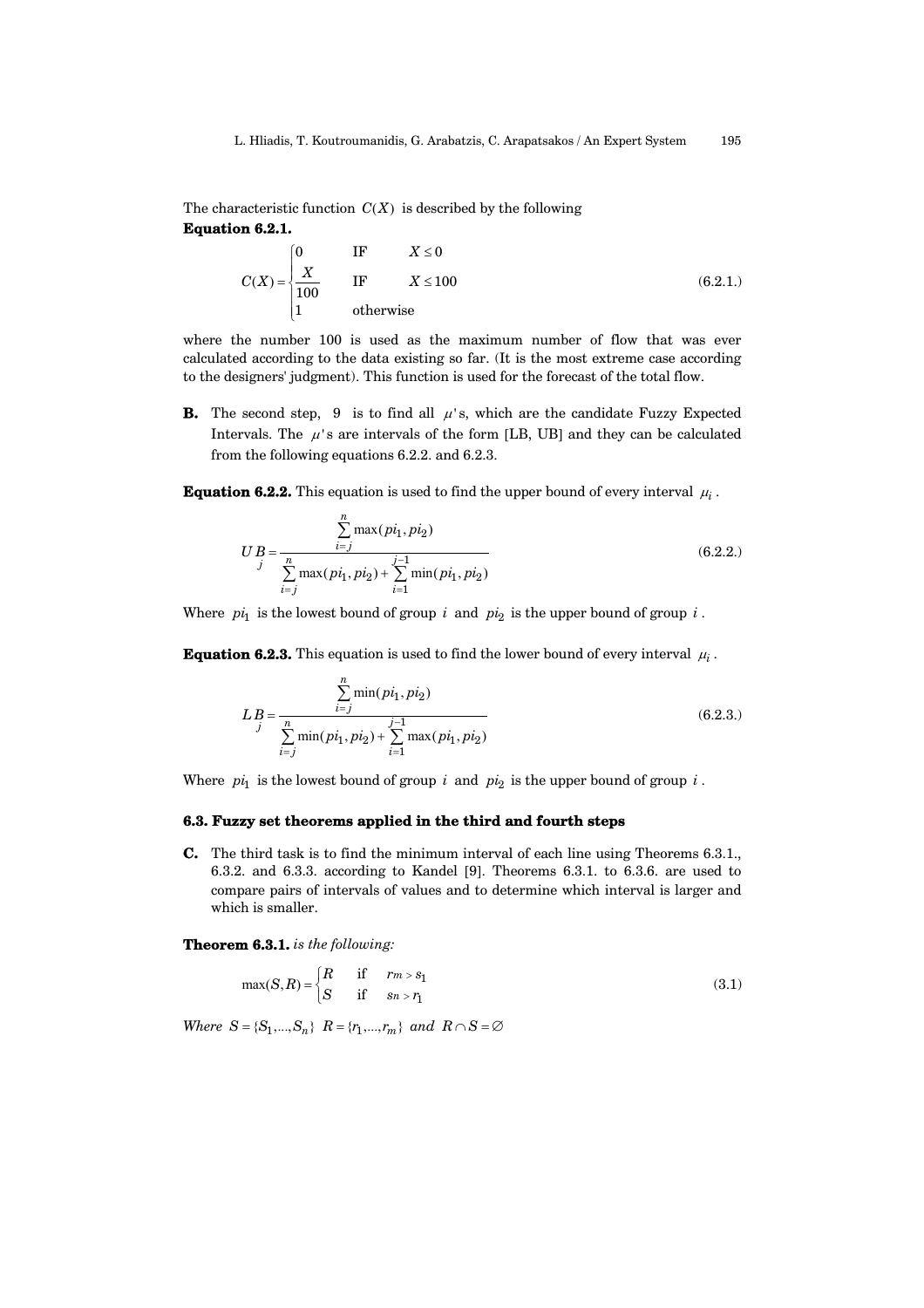196 L. Hliadis, T. Koutroumanidis, G. Arabatzis, C. Arapatsakos / An Expert System

**Theorem 6.3.2.** is the following:

$$
\max(S,R) = \begin{cases} R & \text{if } r_m > s_n \\ S & \text{if } s_n > r_m \end{cases} \tag{6.3.2.}
$$

Where  $R = \{r_1, ..., r_m\}$   $S = \{S_1, ..., S_n\}$   $R, S \neq \emptyset$ ,  $S \notin R$ ,  $R \notin S$ .

Theorem 6.3.3. is the following: If  $R = \{r_1, ..., r_m\}$   $S = \{S_1, ..., S_n\}$  and  $R \subseteq S$  then

$$
\min(S, R) = [S_1, ..., r_m]
$$
\n(6.3.3.)

D. The final task is to find the maximum interval over the minima using the Thorems 6.3.4., 6.3.5., and 6.3.6. according to Kandel [9].

Theorem 6.3.4. is the following: If  $R = {r_1, ..., r_m}$   $S = {S_1, ..., S_n}$  and  $R \cap S = \emptyset$  (6.3.4.) Then  $\max(S, R) = R$  if  $r_1 > S_n$  and  $\max(S, R) = S$  if  $S_1 > r_m$ 

### Theorem 6.3.5. is the following:

If  $R = \{r_1, ..., r_m\}$   $S = \{S_1, ..., S_n\}$  and  $RS \neq \emptyset$ ,  $S \notin R$ ,  $R \notin S$  (6.3.5.) Then max $(S, R) = R$  if  $r_m > S_n$  and max $(S, R) = S$  if  $S_n > r_m$ 

#### Theorem 6.3.6. is the following:

If  $R = \{r_1, ..., r_m\}$   $S = \{S_1, ..., S_n\}$  and  $R \subseteq S$  (6.3.6.) Then  $max(S, R) = [r_1, ..., S_n]$ 

The maximum interval found is the Preliminary Fuzzy Expected Interval. The maximum number of flow (which in this case is 100) should be multiplied to the bounds of the Preliminary Fuzzy Expected in order to produce the real fuzzy expected interval. This interval could indicate the expected situation for the specific W.P.C. It is obvious that the narrower this interval is, the more useful it is. To achieve a narrower interval, for example, [1.500-1.700] for the net flow of the following year, the classification of the groups of frequencies should be successful.

# 7. DISCUSSION OF THE W.P.C.'S EXPECTED INTERVALS OF VALUES

Actually the testing was done for the eight W.P.C. of Greece. The initial knowledge base of the system included financial data for the eight W.P.C. from 1991 to 2000.

It is estimated that the values of the net flows of these W.P.C. will fall inside these intervals for the following year 2001.